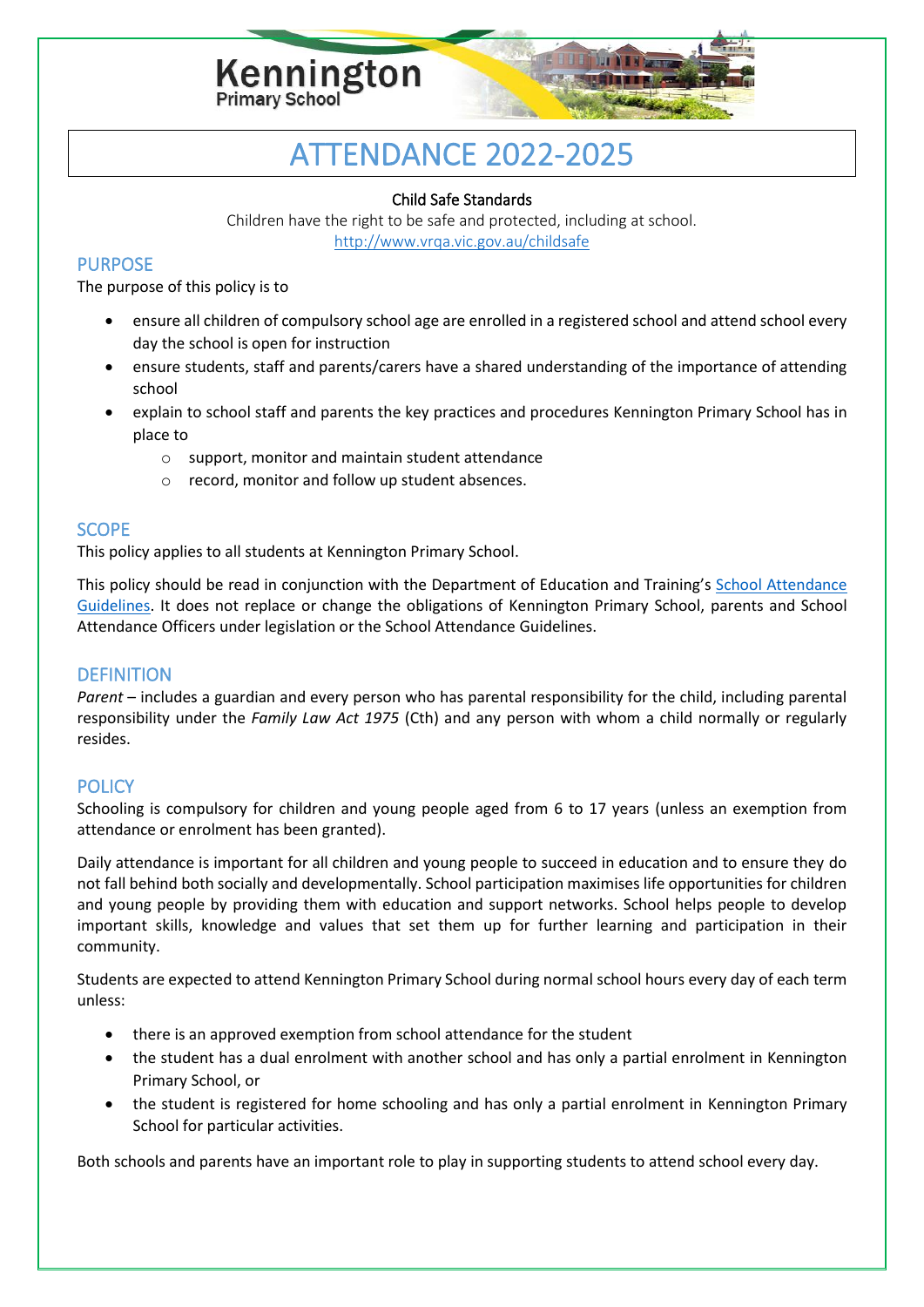Kennington Primary School believes all students should attend school all day, every day when the school is open for instruction and is committed to working with its school community to encourage and support full school attendance.

Our school will identify individual students or cohorts who are vulnerable and whose attendance is at risk and/or declining and will work with these students and their parents to improve their attendance through a range of interventions and supports.

Students are committed to attending school every day, arriving on time and are prepared to learn. Our students are encouraged to approach a teacher and seek assistance if there are any issues that are affecting their attendance.

Kennington Primary School parents are committed to ensuring their child/children attend school on time every day when instruction is offered, to communicating openly with the school and providing valid explanations for any absence.

Parents will communicate with the relevant staff at Kennington Primary School about any issues affecting their child's attendance and work in partnership with the school to address any concerns.

Parents will provide a reasonable explanation for their child's absence from school and endeavour to schedule family holidays, appointments and other activities outside of school hours.

#### Supporting and promoting attendance

Kennington Primary School's *Student Wellbeing and Engagement Policy* supports student attendance.

#### Recording attendance

Kennington Primary School must record student attendance twice per day. This is necessary to:

- meet legislative requirements
- discharge Kennington Primary School 's duty of care for all students

Attendance will be recorded by the classroom teacher by 9:15am each morning and at 1:30pm in the afternoon, using Sentral. Specialist teachers will mark attendance at the start of each session on Sentral.

If students are in attendance at a school approved activity, the teacher in charge of the activity will record them as being present.

#### Recording absences

For absences where there is no exemption in place, a parent must provide an explanation on each occasion to the school.

Parents should notify Kennington Primary School of absences by:

in person, by phone, via electronic means e.g. text, sentral, email or in writing

If a student is absent on a particular day and the school has not been previously notified by a parent, or the absence is otherwise unexplained, Kennington Primary School will notify parents by SMS. Kennington Primary School will attempt to contact parents as soon as practicable (usually by 10:30am) on the same day of the unexplained absence, allowing time for the parent to respond.

If contact cannot be made with the parent (due to incorrect contact details), the school will attempt to make contact with any emergency contact/s nominated on the student's file held by the school, where possible, on the day of the unexplained absence.

Kennington Primary School will keep a record of the reason given for each absence. The principal will determine if the explanation provided is a **reasonable excuse** for the purposes of the parent meeting their responsibilities under the *Education Training Reform Act 2006* and the School Attendance Guidelines.

If Kennington Primary School considers that the parent has provided a **reasonable excuse** for their child's absence the absence will be marked accordingly.

If the school determines that no reasonable excuse has been provided, the absence will be marked accordingly.